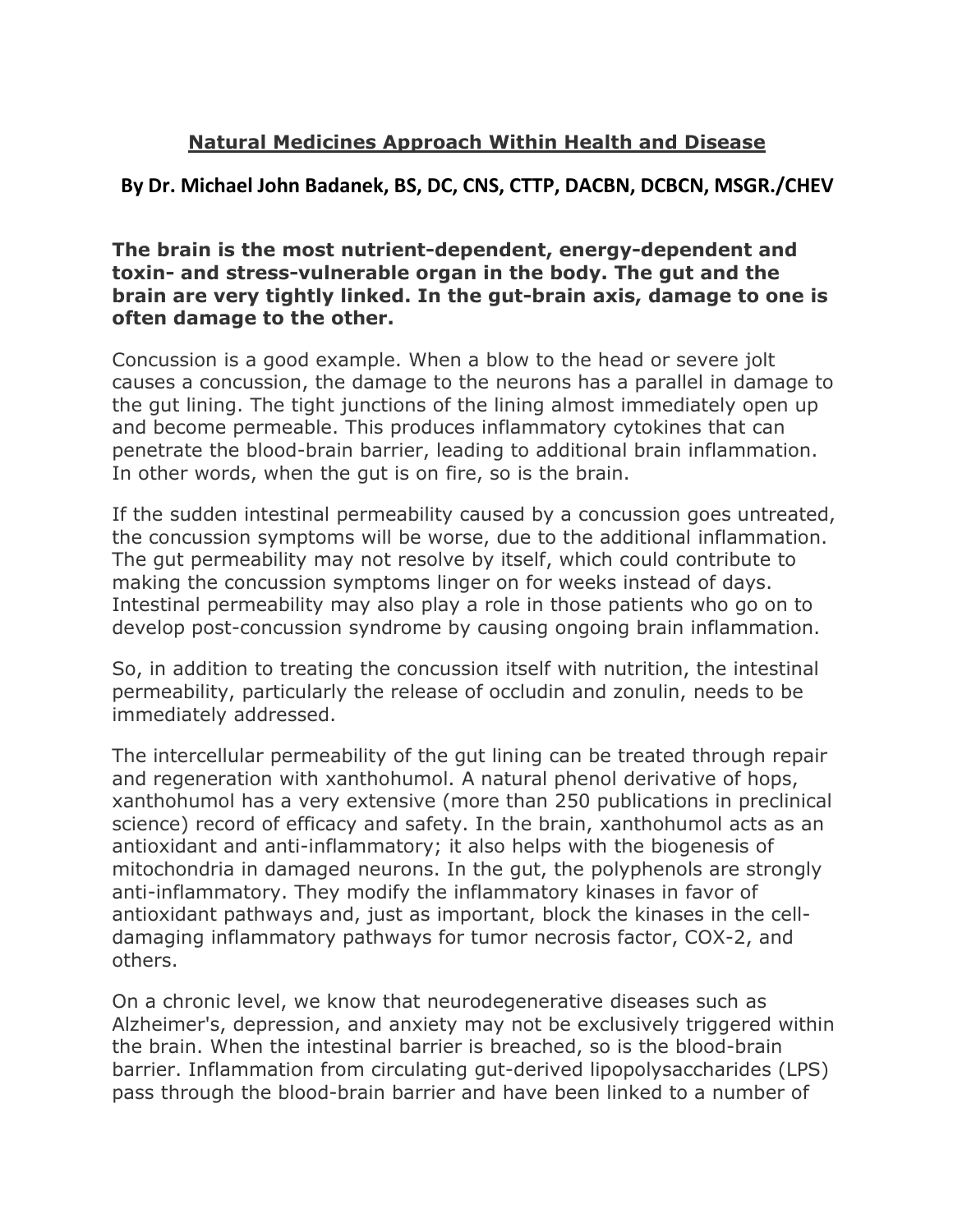neurodegenerative disorders. In particular, LPS stimulates the production of IgA, IgG, and IgM antibodies that can cross-react with tissues and induce autoimmune disease and neurodegeneration.

Treating brain inflammation caused by gut inflammation starts with removing the cause through a modified elimination food plan and the removal of pathogens. Anti-inflammatory supplements, such as berberine, and digestive enzymes, such as lipase and amylase, help restore the gut lining. The next step is to reinoculate and regenerate the gut with a powdered nutritional supplement if needed, continuation of the modified elimination diet, and the addition of probiotics, vitamin D, alpha-lipoic acid, and specialized pro-resolving mediators (SPMs). Xanthohumol is also very helpful for regenerating intestinal mucosa.

Once the process is underway, retesting is important to see the gains and make any necessary adjustments to the treatment plan. As healing progresses, retaining the gains with a better diet and appropriate supplements becomes the focus of treatment.

Healing the intestinal barrier is only half the equation. The brain inflammation needs to be treated as well. Low-level laser therapy (LLLT) is a valuable tool for improving neurological function. In concussion patients, it has been shown to help reduce inflammation, modulate oxidative stress and nitric oxide production, and down-regulate pro-inflammatory microglial cytokine expression.

LLLT is also valuable for reducing inflammation of the vagus nerve. The longest of the cranial nerves, the vagus is often called the great wanderer for the way is wanders through the visceral organs. A major function of the vagus nerve is preventing inflammation. In the gut, the vagus nerve endings sense the chemical signals of inflammation, such as cytokines and tumor necrosis factor, and send messages to the brain telling it to release antiinflammatory neurotransmitters via the cholinergic anti-inflammatory pathway. When the brain-gut axis is disrupted, the vagus nerve is affected and the messages back and forth are garbled or don't get through at all. Decreased vagal nerve activity has some serious effects on the gut. Hydrochloric acid and pancreatic enzyme secretion is reduced, as is bile secretion. The parietal cells in the stomach, which are responsible for producing intrinsic factor, don't work as well, leading to reduced absorption of B vitamins.

We know that post-injury vagal nerve stimulation (VNS) after a concussion can help prevent the breakdown of epithelial cells in the gut and keep the tight junctions from opening. This only works when administered within 90 minutes of the injury, however. Later on, stimulation of the vagus nerve with